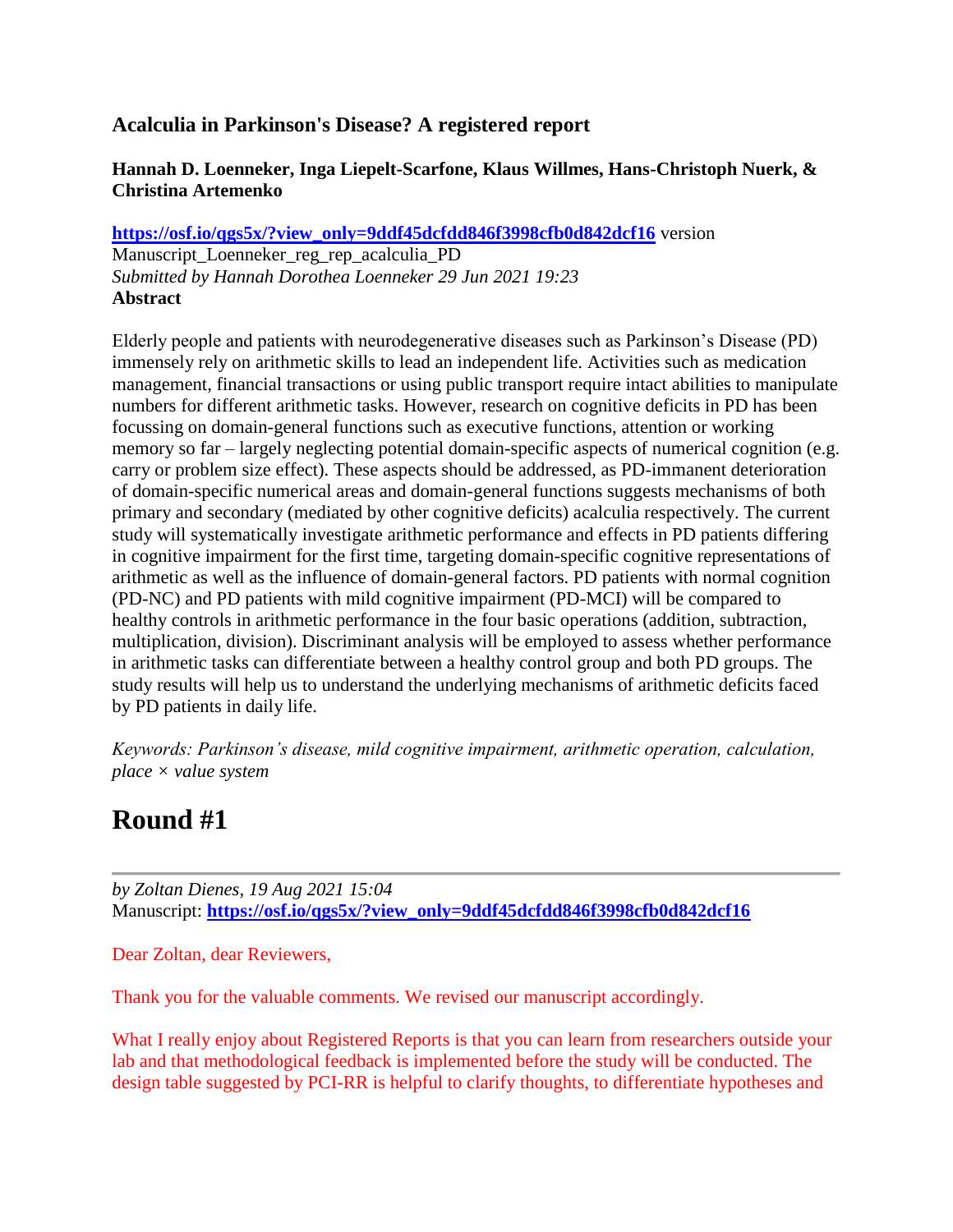to anticipate unexpected outcomes leading to consequences for theory. So, we are really grateful for this instructive review process so far.

One point we added ourselves is that we had to refine in- and exclusion criteria due to reviewers' comments on the associated registered report addressing basic number processing in Parkinson's Disease (Loenneker et al., 2021). These changes are marked in the manuscript as well.

As the current study is part of a dissertation project that has already been delayed because of the ongoing pandemic, we started recruiting and test the first patient on September 22<sup>nd</sup>, 2021. Until now, no data has been accessed.

We are looking forward to hearing from you.

Hannah Loenneker On behalf of all authors

Dear Hannah

I now have two reviewers reports for your manuscript. Like the reviewers I thought your submission was well thought through. The reviewers have some excellent points to make I ask you to respond to in a revision. I also have some points for you to address:

Put the study design table in the manuscript.

We now report the study design in a revised table in the manuscript.

"The difference between PD-NC and PD-MCI cannot be inferred from current literature, which is why we only predict a trend of HC outperforming PD-NC and PD-NC outperforming PD-MCI."

I am not sure what you mean by a trend here. It sounds like you predict two pairwise comparisons. Please clarify. Why not explicitly predict these two, and say for each comparison what theory hangs on the line?

It's true that this statement is imprecise and does not fit our planned analyses. We changed it accordingly:

"Whether and how PD-NC and PD-MCI differ in their arithmetic skills cannot be inferred from the current literature. Therefore, we will further explore the group effect by means of pairwise comparisons between HC and PD-NC and between PD-NC and PD-MCI to identify if arithmetic deficits are more frequent in patients than in controls and in patients with cognitive impairment than in those without."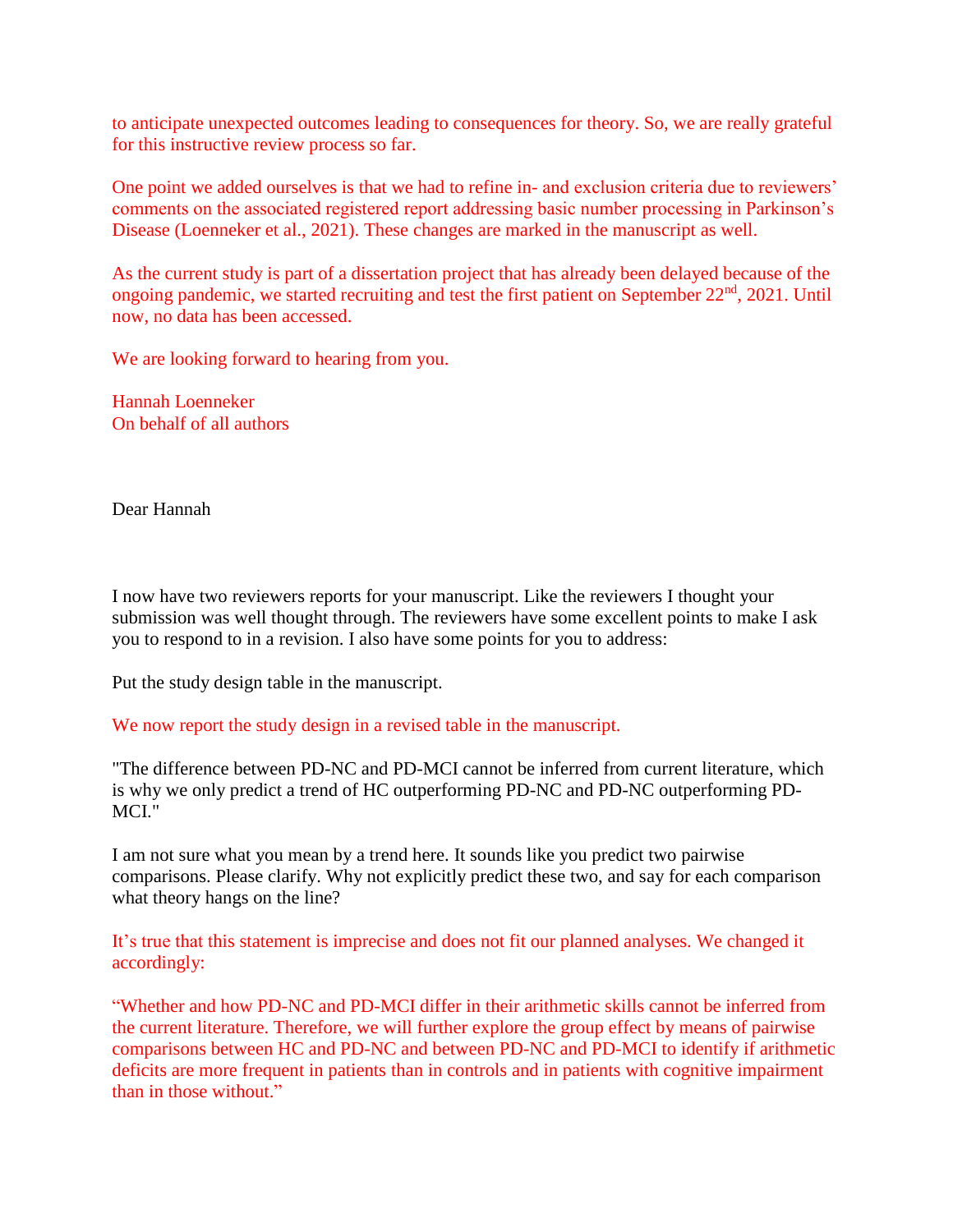What you say in the "sampling plan" part of the table is "participants will be tested within a sequential Bayes factor design until the between-subjects factor of group reaches a value of  $BF_{10}$  $\geq$  6 or BF<sub>01</sub> $\geq$  6 for all of the four basic arithmetic operations in research questions (1) and (2)." This doesn't test a trend but an omnibus main effect of group. As an omnibus test it does not precisely test your claims - and requires more subjects than a 1-df test. You could think about two pairwise comparisons as I say.

We agree and changed it accordingly so that the stopping rule does not apply to the main effect of group but to the subsequent pairwise comparisons between HC and PD-NC and between PD-NC and PD-MCI:

"Following the procedure of sample size estimation in Bayes factor design analysis suggested by Schönbrodt and Wagenmakers (2018), participants will be tested within a sequential Bayes factor design until the between-subjects factor of group-respective pairwise comparisons between HC and PD-NC and between PD-NC and PD-MCI reach a value of  $BF_{10} \ge 6$  or  $BF_{01} \ge 6$  for all of the four basic arithmetic operations in research questions one and two Q1 and Q2."

You do not specify a predicted effect size for tests for question 3, nor for covariates in the previous analyses.

You might (or might not) find advice here helpful:

Dienes, Z. (2019). How do I know what my theory predicts? *Advances in Methods and Practices in Psychological Science*, 2, 364-377.<https://doi.org/10.1177/2515245919876960>

One thing I will recommend from that paper is reporting a robustness region for each test, i.e. the set of scale factors that result in the same qualitative conclusion as you reach with your prespecified scale factor.

Not for all measures, we can infer good effect size estimations and priors, because the study is new and comparable data do not yet exist. There are some related effect size estimations for covariates in Q1 and Q2 and for Q3a based on data from Zamarian et al. (2006), who tested a sample of PD-NC (but not PD-MCI) patients, had a different research question and different target tasks, but at least used the same constructs (but different operationalizations thereof). They reported: "PD patients and controls differed in verbal short-term memory (DOT-serial forward recall,  $t[41] = -2.18$ ,  $p < 0.04$ ), verbal working memory (digit span backward,  $t[41] = -3.05$ , p <0.004), verbal fluency (CERAD-animals and RWT- sports and fruits, p's<0.02), cognitive setshifting (TMT-B and OMO test,  $p's \le 0.04$ ) and interference naming (NAI- FWT,  $t[41]=2.02$ , p =0.05). Psychomotor speed was reduced in PD patients (TMT-A and computerized RT task,  $p's < 0.04$ )."

Whether they found a difference in calculation span tasks depended on the induced working memory load. Patients ( $M = 7.3$ ,  $SD = 1.5$ ) and controls ( $M = 7.9$ ,  $SD = 0.6$ ) did not differ for low WM load, but for medium (patients: *M* = 6.9, *SD* = 2.3; controls: *M* = 7.9, *SD* = 0.2, *p* < .02) and high (patients:  $M = 6.9$ ,  $SD = 2.4$ ; controls:  $M = 7.9$ ,  $SD = 0.2$ ,  $p < .02$ ) loads.

Where they found a difference in complex mental calculation (GDAE) between patients ( $M =$ 10.2, *SD* = 4.3) and controls (*M* = 15.5, *SD* = 4.6), *t*(41)= -3.70, *p* < .001, they identified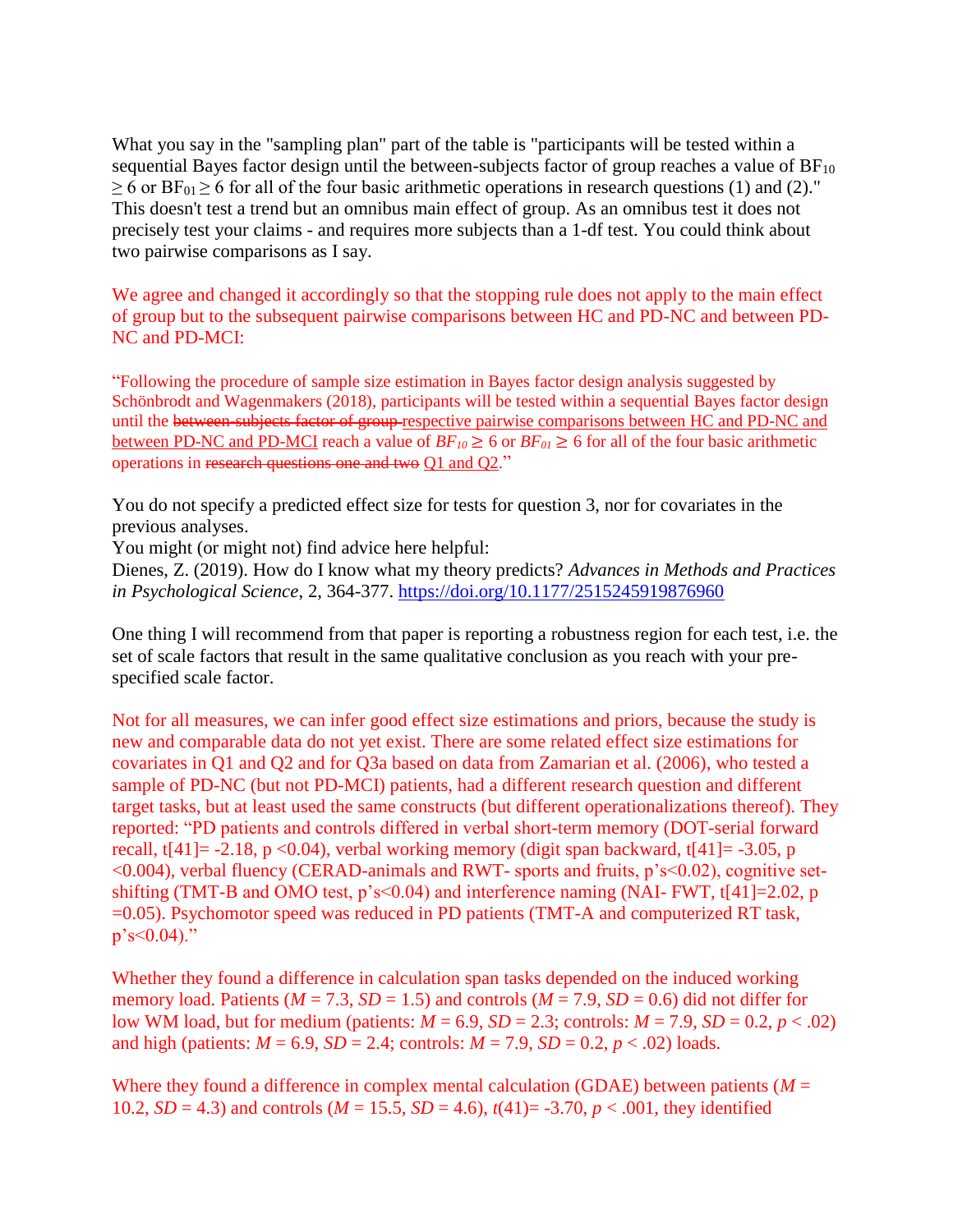associations between the GDAE and interference naming ( $r = -0.633$ ,  $p < 0.02$ ), digit span forward ( $r = 0.625$ ,  $p < 0.02$ ) and block span backward ( $r = 0.584$ ,  $p < 0.03$ ). These correlations can be transformed into effect sizes of  $d = -1.64$ ,  $d = 1.60$ , and  $d = 1.44$ , respectively. Entering these variables into a stepwise regression analysis on GDAE performance resulted in interference naming being the only significant predictor ( $\beta$ = - 0.63, *p* <0.02, R<sup>2</sup> = 0.40).

However, many of these tests operationalize the constructs differently (e.g., the GDAE assesses all basic arithmetic operations at once instead of testing the four operations separately as in our study). Even if the name is the same (complex calculation), it is possible that effects depend on the exact stimuli (e.g. with or without carry/borrowing, which we manipulated)..Considerations regarding effect sizes in Q3b cannot be inferred from the literature, as we are not aware of a study comparing PD-NC with PD-MCI patients in mental arithmetic.

With all those limitations in mind, we would like to follow your guidelines on theoretical design from Dienes (2019) and report it in the manuscript as follows:

"We estimate the robustness of the BF analysis based on Zamarian's results on the Graded Difficulty Arithmetic Test (i.e., mixed arithmetic tasks), compared between PD-NC (*M* = 10.2, *SD* = 4.3) and HC ( $M = 15.5$ ,  $SD = 4.6$ ),  $t(41) = -3.70$ ,  $p < .001$  ( $M<sub>difference</sub> = -5.3$ ,  $SE = 1.43$ ). We assessed the robustness using the online Bayes factor calculator (Dienes, 2018). We defined the likelihood based on a student t distribution with the parameters from Zamarian's results (*M* = 5.3, *SD* = 0.22, *df* = 41), assuming a Cauchy distribution with the same parameters for the model of the alternative hypothesis and a Cauchy distribution with a location parameter of 0 for the model of the null hypothesis, both one-sided with a lower limit. Results on possible ranges of the scale factors and mean differences producing BFs indicating conclusive evidence are reported in Table 3. These results are only available for ACC, but not for RT data. However, many of these tests operationalize the constructs differently (e.g., the GDAE assesses all basic arithmetic operations at once instead of testing the four operations separately as in our study). Even if the name is the same (complex calculation), it is possible that effects depend on the exact stimuli (e.g. with or without carry/borrowing, which we manipulated). Furthermore, the study was conducted in PD-NC, but not PD-MCI patients. Considerations regarding effect sizes in Q3b cannot be inferred from the literature, as we are not aware of a study comparing PD-NC with PD-MCI patients in mental arithmetic.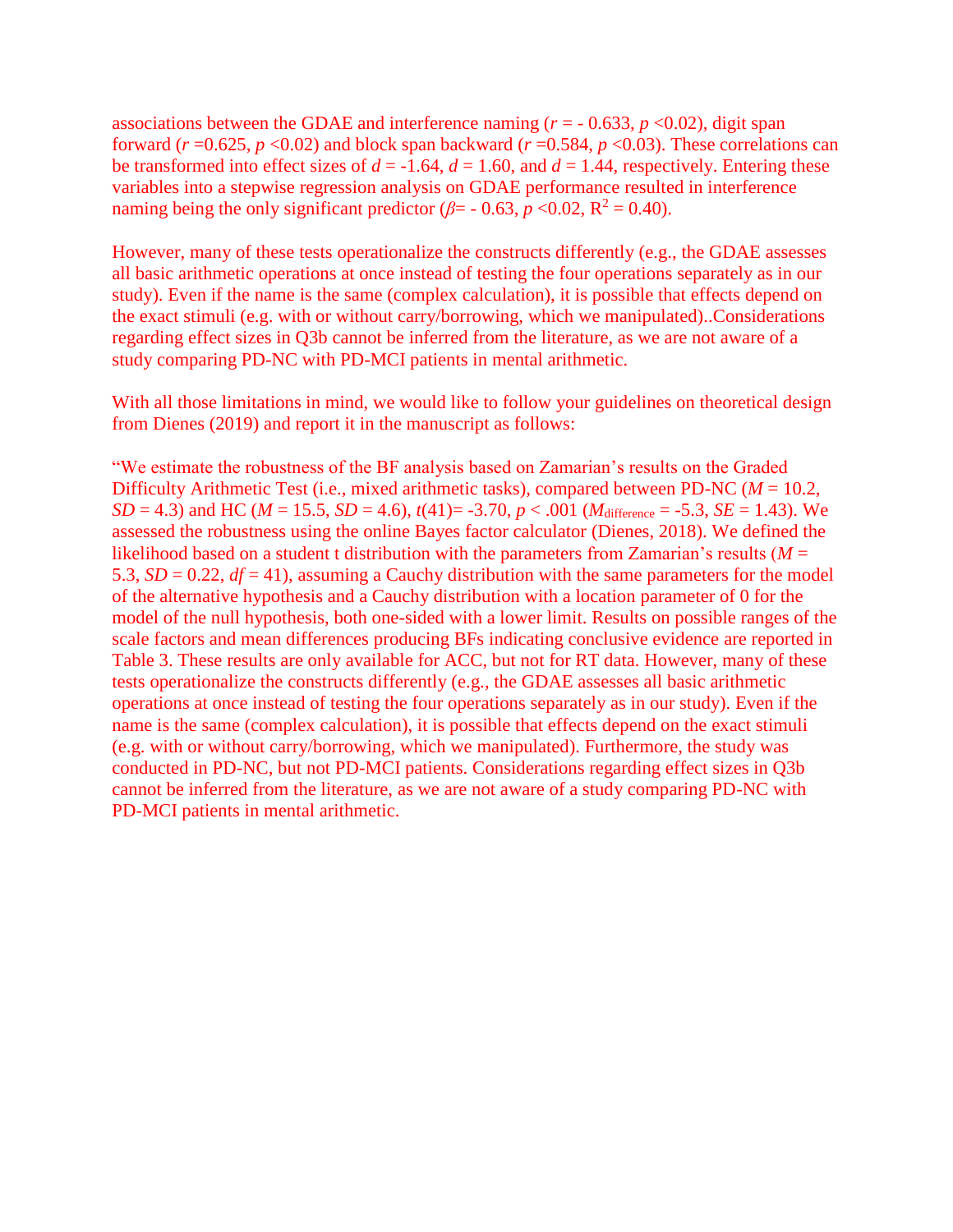| Model for alternative hypothesis                               |              |           | Model for null hypothesis |              |                  |
|----------------------------------------------------------------|--------------|-----------|---------------------------|--------------|------------------|
| Location                                                       | <b>Scale</b> | $BF_{10}$ | Location                  | <b>Scale</b> | BF <sub>01</sub> |
| Values based on Zamarian et al. (2006)                         |              |           |                           |              |                  |
| 5.3                                                            | 0.22         | 376.69    | $\Omega$                  | 0.22         | 0.003            |
| Manipulation of scale factors with constant location parameter |              |           |                           |              |                  |
| 5.3                                                            | 0.022        | 37808.05  | 0                         | 0.022        | 0.00003          |
| 5.3                                                            | 0.7          | 35.90     | 0                         | 0.7          | 0.028            |
| 5.3                                                            |              | 16.81     |                           |              | 0.059            |
| 5.3                                                            | 2.2          | 3.06      |                           | 2.2          | 0.33             |
| Manipulation of location parameter with constant scale factor  |              |           |                           |              |                  |
| 0.53                                                           | 0.22         | 3.06      | 0                         | 0.22         | 0.33             |
|                                                                | 0.22         | 11.96     | 0                         | 0.22         | 0.08             |
| 53                                                             | 0.22         | 38116.94  |                           | 0.22         | 0.00003          |

*Table 3.* Robustness considerations of scale factors for Bayesian analysis.

Table 3 indicates that we can expect fairly robust results as long as the location parameters are not substantially smaller, or the scale parameters are not substantially larger than in the work by Zamarian et al. (2006). Since the current study implies both comparisons with a PD-NC and a more advanced PD-MCI group as opposed to a single PD-NC sample in Zamarian's study, we might even expect larger effects. However, we want to be careful with this prediction as target tasks, control variables, and items within tasks differ and may modulate effects. After data acquisition, robustness of the BF across different scale factors will be assessed with a robustness plot in JASP."

There is still a fair amount of wriggle room for your conclusions for question 3 - please tighten up.

We tried to leave less room for imprecision and interpretational degrees of freedom: (1) by excluding the cognitive covariates from our regression to exclude domain-general effects from our discriminant analysis, and (2) by tightening our possible conclusions and reframing them using Bayesian terminology such as evidence for a certain effect or evidence of absence:

"**Discrimination between cognitive statuses of PD patients by arithmetic performance (Q3).** The last question targeting the diagnostic use of arithmetic will be answered using two Bayesian logistic regressions. This discriminant analysis will be conducted with z-standardized performance in addition, subtraction, multiplication, and division as multiple predictors and with the dependent variable of cognitive status for a) PD-NC and PD-MCI and b) HC and PD-NC. Covariates from Q2Q1 will also be included in the model. Both influential case diagnostics and outlier analysis will be applied to minimize the effect of highly influential participants on the regression. The probability for each person to fall into the respective group will be calculated based on the regression. In an additional exploratory analysis, the same procedures will be conducted for the respective arithmetic effects. We hypothesize that the respective group can be predicted with a linear combination of the arithmetic predictors. H3a) The combined performance of the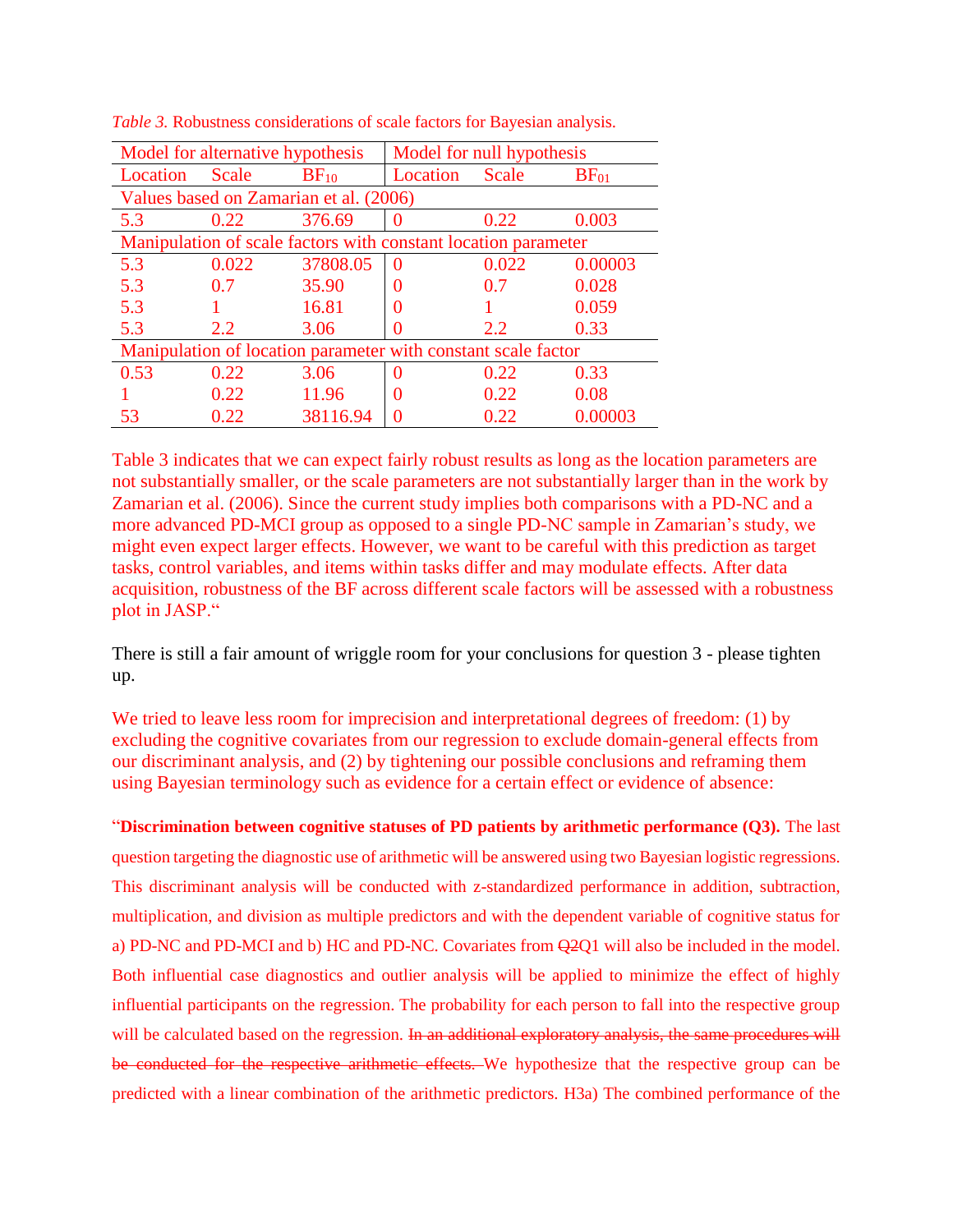four arithmetic tasks predicts whether a patient belongs to the group with or without mild cognitive impairments. He the regression model has low values in model diagnostics, arithmetic performance is not suited to discriminate between PD-NC and PD-MCI and arithmetic impairments seem to result from a distinct pathomechanism as opposed to global cognitive impairment. If the regression model has high values in model diagnostics, arithmetic performance is suited to discriminate between PD-NC and PD-MCI and global cognitive and arithmetic impairments seem to share a common pathomechanism H3b) Based on the available literature, we cannot hypothesize whether the HC group will outperform the PD-NC group, despite them both being defined according to a normal cognitive status showing comparable results regarding global cognition. There are several possible unexpected outcomes: (H3a1) If there is evidence for no effect of arithmetic, it is not suited to discriminate between PD-NC and PD-MCI and arithmetic impairments seem to result from a different pathomechanism than cognitive impairment. (H3a2) If there is evidence for an effect of arithmetic, it is suited to discriminate between PD-NC and PD-MCI and cognitive and arithmetic impairments seem to at least partly share a common pathomechanism. (H3b) If arithmetic performance only differentiates HC from PD-NC, but not PD\_NC from PD-MCI, it could be used as an early marker for the detection of PD. If the HC group outperforms the PD-NC group, arithmetic performance might be used as an early marker for the detection of PD. If both groups cannot be discriminated from each other but PD-NC and PD-MCI do, then arithmetic deficits only occur at a later disease stage.  $\cdot$ "

Don't register your exploratory analyses in Stage 1, i.e. those for which you haven't tied down your analytic options. Just put them in a non-registered section of your results when you submit Stage 2.

Fine, we deleted the parts on exploratory analyses.

# **Reviews**

## *Reviewed by Pia Rotshtein, 09 Aug 2021 11:11*

Loenneker and colleagues proposed to register a study that examine simple arithmetic abilities in two group of patients suffering from Parkinson, those who show no cognitive deficits (PD-NC) and those who show mild cognitive impairment (PD-MCI) in comparison to healthy controls (HC). The study is paired with an additional registered study that examine non-symbolic quantity abilities in the same sample.

Participants will be assess on addition, subtraction, multiplication and division. Accuracy, reaction time and some derivatives measures (differences between trials: borrow and carry over effects) will be the dependent measures. The authors will also consider confounding factors related to socio-demographics and clinical symptoms.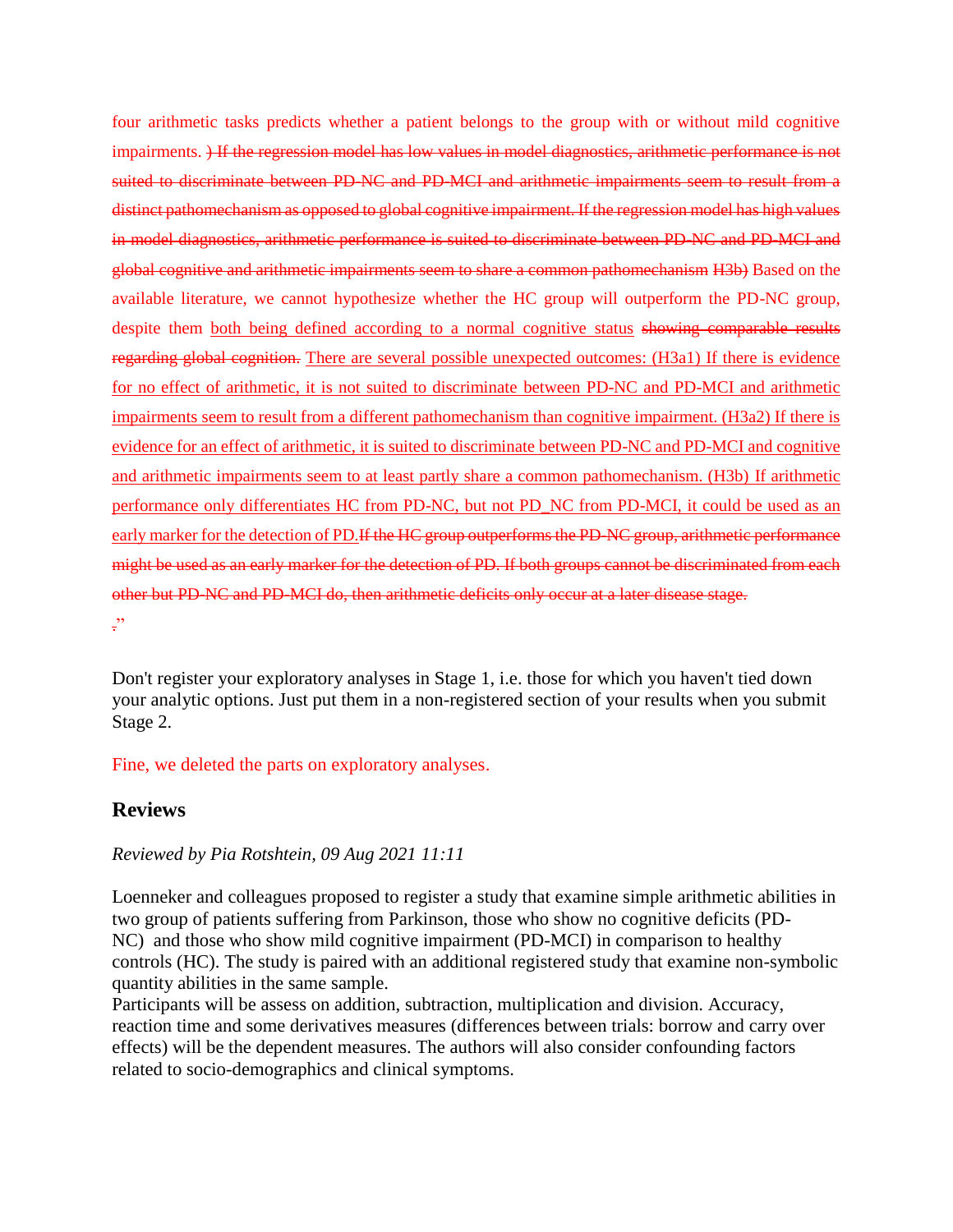The authors aim to answer three questions: Is PD relates to calculus deficits?; Can tobserved calculus deficits be accounted by core cognitive abilties (e.g. attention, executive function, working memory)? Can calculation problem can be used to detect early PD (PD-NC vs. HC), or emerge at later PD stages (PD-NC vs PD-MCI).

Overall, this is a very large and impressive project. It is very comprehensive and it is clear that the authors have considered the study design very carefully and thoughtfully. The project is exploratory by nature and given it extent and number of measurements it is quite complex.

Thank you very much for the positive evaluation.

#### Some points to consider

- The main point I want to raise regards the nature of the healthy control group. This is a general comment that probably relates to most studies that uses neuropsychological measures to characterise a specific patient group. the quetsion is who is an appropriate control group that differ only on the factor of interest, here PD.

o The authors should be commented that they aim to recruit carer of the PD patients, which is likely to account for some of the socio-demographic confounds.

Yes, we will recruit partners and caregivers of PhD patients, because we are aware of potential confounds with socio-economic status or other control variables.

"Patient recruitment will be managed through the PD outpatient clinic in collaboration with rehabilitation facilities specialised in PD. Furthermore, PD patients who have been previously studied and gave consent (Ethical vote: 199/2011BO1) to be contacted for potential future study participation will be contacted. The caregivers of the PD patients will also be recruited as healthy controls, in accordance with defined inclusion and exclusion criteria. Additionally, pensioners' initiatives will be contacted for control group recruitment, with the study being advertised via the university mailing systems."

o I suggest the recruitment of the control group be more purposeful with the aim of matching them as much as possible with all aspect of the two PD groups. § Matching the three groups on age, gender, education, SES and at least childhood testified confidence in math.

We agree that matching our three groups is a crucial topic. For instance, we found gender differences in simple arithmetic before, which might be driven by educational effects in the elderly generation. Therefore, we will match the study groups as exactly as possible (based on the factors you suggest here). However, we need to draw your attention to the challenges we are currently facing in participant recruitment during a pandemic, so we cannot anticipate which level of matching will actually be feasible to include patient groups within the anticipated recruitment phase. We want to address this issue with the following approaches:

(1) We already state in the registered report that groups will be matched by age (max. 5 years mean age difference) and gender (max. 65% male, see section Participants).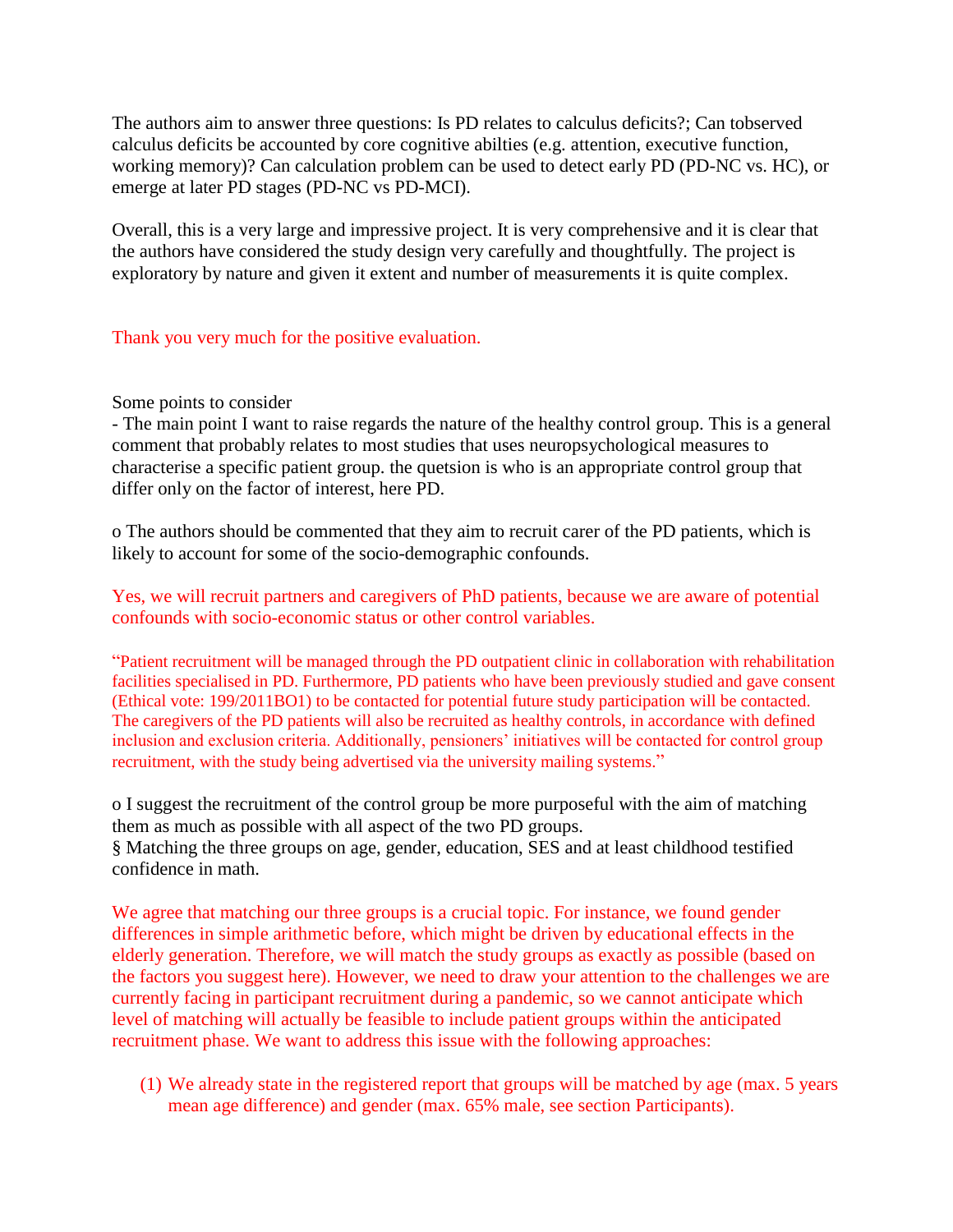- (2) We will transparently describe our three groups in a table on sociodemographic and clinical variables, indicating those variables where our groups differed (see section Group-wise characteristics).
- (3) We will control for covariates differing between groups at the end of the recruitment process. In the first version of our manuscript, we identified age, education years, gender, Hoehn & Yahr staging, disease duration, and depression as confounding candidates. Based on your suggestions, we will add level of income and educational and professional math experience as further candidates (see sections Group-wise characteristics and Hypothesis testing).
- (4) Additionally, if there are differences in other variables like SES, we will use them as covariates in exploratory analyses, to make sure that these are not driving differences between PD groups.
- (5) Finally, we address this issue as limitations in the discussion section as regards possible confounds that were not measured.

§ Including two HC groups, one with no mild cognitive impairment and one with MCI is important for arguing that it is the PD that lead to acalculia rather than MCI.

Generally, a research design including a HC-MCI group is a very good idea, but it also leads to some new problems. For instance, it is unclear if MCI and PD-MCI share the same pathomechanism, It has been shown that neurodegenerative cognitive impairments can be caused by brain atrophy, imbalance of cholinergic and dopaminergic neurotransmitters, amyloid pathology (typical of Alzheimer's Disease) and Lewy Body pathology (typical of Parkinson's Disease). Accordingly, MCI is associated to an amyloid and cholinergic pathology as in Alzheimer's Disease, whereas PD-MCI patients display both amyloid, cholinergic, dopaminergic and Lewy Body pathology (Chandra et al., 2019; Lin & Wu, 2015). Therefore it is quite unclear which conclusions to draw if there are interactions of PD diagnosis and MCI status, because in a statistical sense the MCI status is not manipulated in the same way for PD and HC.

While we think, this is an important question for future research, i.e., if MCIs with different underlying pathomechanisms really lead to the same deficits in calculation, it is unfortunately beyond our current resources, because the project is the dissertation project of the first author, who received a grant for it, but we did not get additional project funding. If these studies are successful, we aim at getting a grant, where one important question is, whether different pathomechanisms really lead to the same arithmetic deficits, if one takes a closer and much more detailed look at mathematical performance as we wish to do.

For these reasons, we focus on the two comparisons, which deemed most important for us as a starting point: The group effect in our main analyses will be further differentiated in pairwise comparisons between HC and PD-NC on the one hand and between PD-NC and PD-MCI on the other hand. Consequently, the difference between HC and PD-NC is the diagnosis of Parkinson's Disease, with both having normal cognition. To identify if cognition irrespective of the PD related disease progression affects arithmetic performance of PD-NC and PD-MCI will be compared (see for example research questions 2 and 3a). We specified these considerations on research design in our manuscript (see section Hypothesis testing).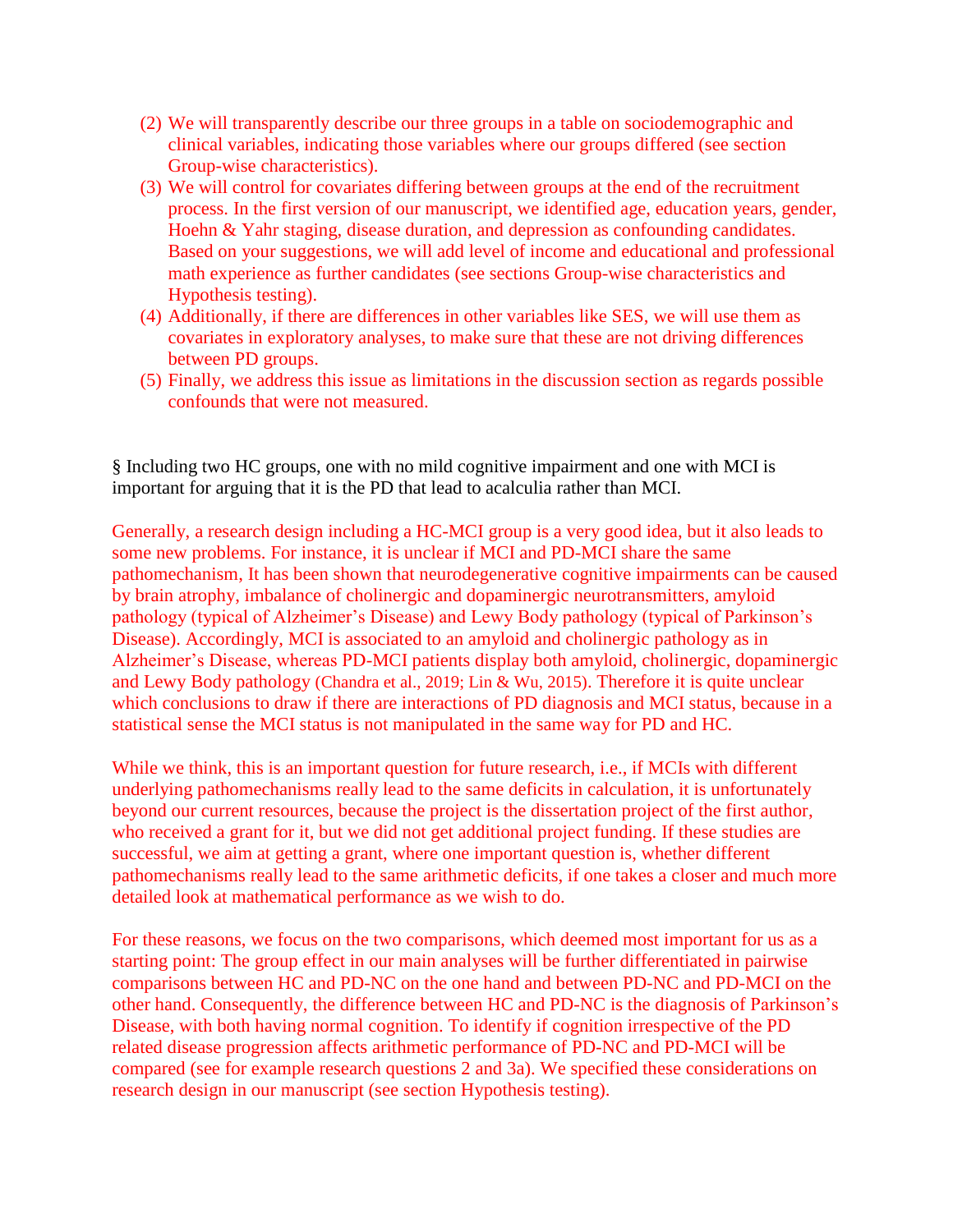We also added this line of argumentation to the limitations section:

"Our study has an incomplete design with only one matched healthy control group. Thus, arithmetic deficits in the PD-MCI group are difficult to interpret as both general effects of cognitive impairments and/or specific disease progression potentially contribute to this effect. To clarify this issue, future studies can include an additional control group with non-PD related MCI (neglected here due to limited resources). Moreover, it is unclear if MCI and PD-MCI share the same pathomechanism, and therefore lead to the same deficit. Neurodegenerative cognitive impairments can be caused by brain atrophy, imbalance of cholinergic and dopaminergic neurotransmitters, amyloid pathology (typical of AD) and Lewy Body pathology (typical of PD). Accordingly, MCI is associated to an amyloid and cholinergic pathology as in AD, whereas PD-MCI patients display both amyloid, cholinergic, dopaminergic and Lewy Body pathology (Chandra et al., 2019; Lin & Wu, 2015). Therefore, interaction of PD patient status and MCI may be due to particular underlying pathomechanisms, which may be unknown and/or heterogeneous for an HC-MCI group. As a start, we will compare HC and PD-NC on the one hand to identify effects specific to PD (both with normal cognition), and PD-NC and PD-MCI on the other hand to investigate the effect of cognitive impairment within PD. Based on these results, it seems worthwhile to investigate whether MCIs in different groups with different pathomechanisms lead to the same arithmetic deficits or not in future studies."

- If I understand correctly the upper limit for participants number is 120.

o Will these be equally divided across all three groups?

Yes, that's true. We made this fact more explicit (see section Statistical power analysis and sample size estimation):

"Due to feasibility, an additional maximum sample size of  $n_{max} = 120$  valid data sets is established (targeting equal group sizes)."

o Could you provide a power analysis for 120 participants for a medium effect size, as this is the maximum power you can be achieved.

A frequentist statistical approach would require power analysis. However, for the Bayesian approach, we instead implemented a sequential Bayes factor design for sample size calculation. This is why we opted for the Monte Carlo simulations for a group difference with a medium effect of  $d = .5$ :

"We estimated the properties of the planned research design with Monte Carlo simulations as implemented by Schönbrodt and Wagenmakers (2018) based on a sequential boundary of  $BF_{10} =$ 6,  $d = 0.5$ ,  $n_{min} = 35$ ,  $n_{max} = 120$  and 10,000 simulated studies. Simulating the performance of our design under H<sub>1</sub> resulted in 9% of studies terminating at  $n_{max}$ , 90.8% terminating at H<sub>1</sub> boundary and 0.2% at  $H_0$  boundary, on average stopping at  $n = 63$ . Simulating the performance of our design under H<sub>0</sub> resulted in 35.6% of studies terminating at  $n_{max}$ , 3.6% terminating at H<sub>1</sub> boundary and 60.7% at H<sub>0</sub> boundary, on average stopping at  $n = 103$ ."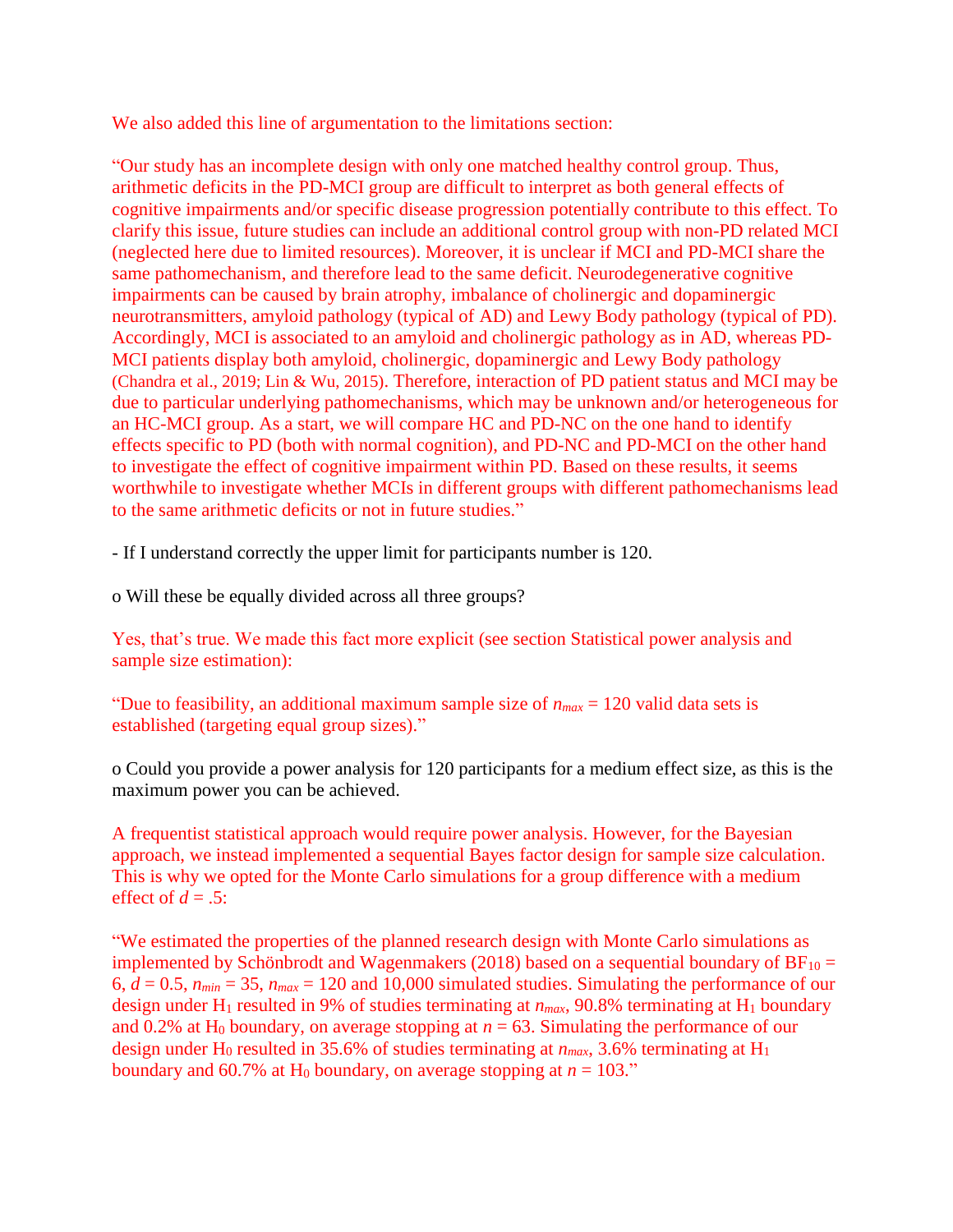This means that we chose a maximum sample of  $N = 120$  (i.e., 40 per group) because of feasibility considerations. Testing can stop earlier, if all effects of interest reach the conclusive criteria of  $BF_{10} = 6$  or  $BF_{10} = 1/6$ . If testing stops because we reached the maximum sample size and some effects of interest have  $BF_{10}$  values between 1/6 and 6, these results remain inconclusive and need to be addressed in follow-up studies.

o It can be that when considering all the additional covariates 120 is too small group.

As described above, we had to set a maximum sample size of 120 because of feasibility reasons. According to Lakens (Lakens, 2021) limited resources are an appropriate consideration when estimating sample size. Note that this sample size might still be too small even though it is between 2 and 3 times larger than the samples in the studies we used to estimate the empirical effect size. However, the Bayes factor still allows to interpret how likely the hypothesis is given the data. As we're conducting the first study investigating arithmetic deficits in Parkinson's Disease in this way, our evidence can be used to inform future studies focusing on a specific effect and conducted with an even larger sample. We added this issue to the discussion of possible limitations.

- The analysis suggests to exclude participants who got the first 10 question wrong in one of the tasks. This may dilute your effect. Maybe in the practice session include some very simple arithmetic to ensure that they understand the task instruction. Then if they understand the task but nevertheless fail the first 10 questions you can just award them a zero score.

o Will the first 10 be the easier examples, less complex?

o Will participants be asked if they want to stop or continue?

o Will participants received feedback on their answers?

Thank you, this is a very good point. To clarify our procedure: each arithmetic test begins with 10 practice items, which can be repeated to ensure understanding of task instructions. After this, the first ten experimental trials are counted and the experiment stops if participants cannot solve any of these. Trials are presented in randomized order, and not with gradually increasing difficulty.

As suggested, we will assign a value of 0 for ACC if the experiment was stopped because of 10 wrong answers at the beginning of the experiment. These participants will be excluded from the RT analysis (since it is based on correctly solved trials only) but still be used for an additional ACC analysis to see whether the results change, if such patients are included (because it may be unclear, if they cannot do specific processes targeted by the task (e.g., because of domainspecific numerical deficits) or because they are not able to memorize the instruction (because of more domain- or task-overlapping) verbal or memory. Practice trials will consist of easier arithmetic problems (e.g., using the operand 1 and single-digit numbers).

Participants will not receive feedback in order not to frustrate them. For the same reason, they will not be told that the experiment was stopped because of 10 wrong answers but it will look as if the experiment stopped normally.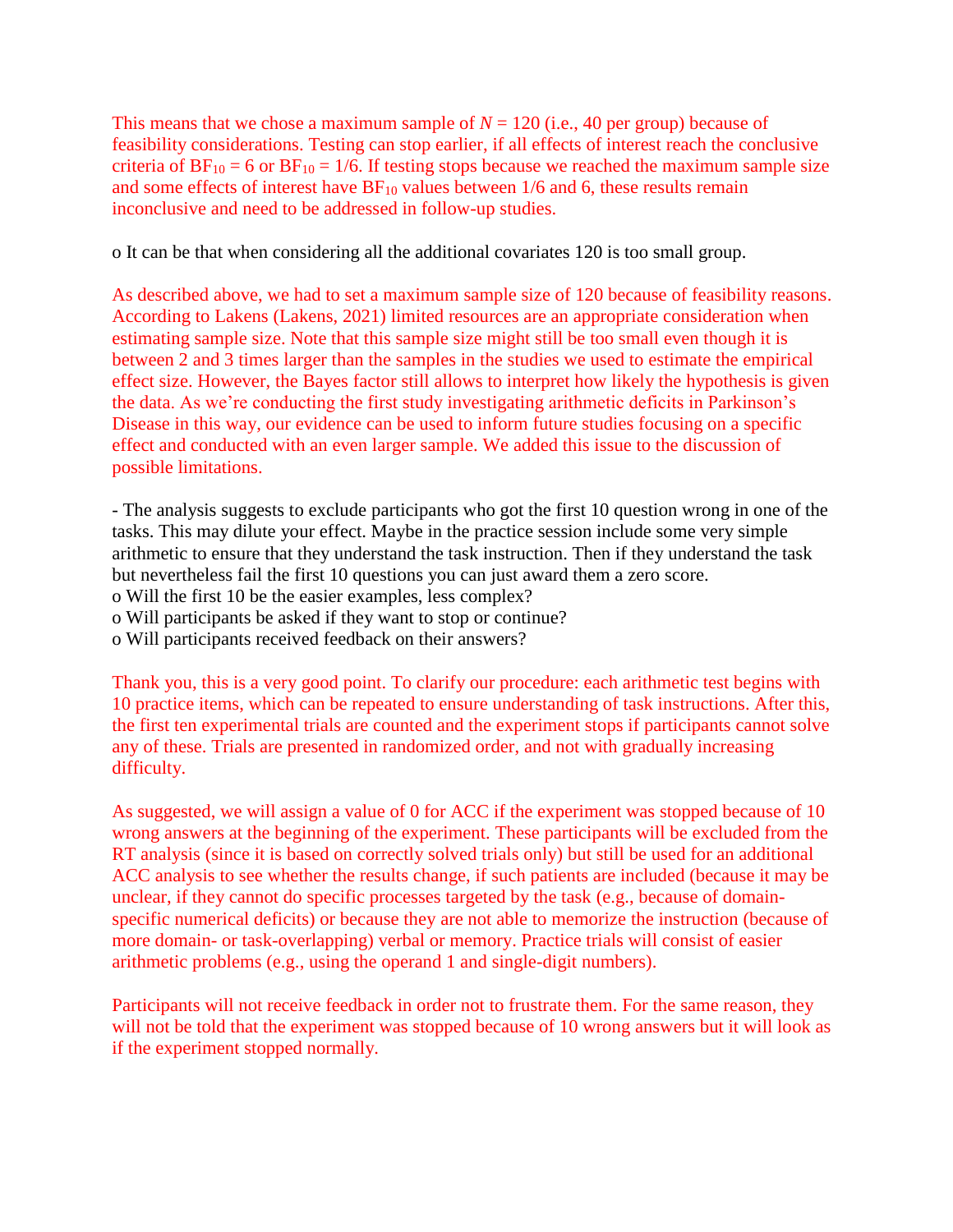- The number of planed tests is huge. It is good you opted for Bayes factor as you will not need to compare for multiple comparison. However, if only a single of these test will results in significant results – what would you conclude on the relation of PD and calculus processing?

To make this clear – our stopping rule applies only if all effects of interest reach the conclusive criterion of  $BF_{10} > 6$  or  $BF_{10} < 1/6$ . If – unexpectedly – only a low number of effects provide conclusive evidence for or against a group difference, we will only interpret these specific components and recommend studies with larger sample sizes for future research to depict this seemingly complex mechanism of degeneration. In the current study, we only aim to provide an overview on basic arithmetic operations in PD for the first time. The findings might serve as a starting point for future research focusing on specific factors (e.g., verbally mediated fact retrieval) or using a large-scale design (e.g., multi-lab setting). We added this limitation to the manuscript.

- When computing the 'borrow effect' could you please provide a clear definition of problem size.

Thanks for requesting this clarification. We reworked this part as follows:

"This allows for calculating the borrow effect, defined as the difference in mean RTs between borrow and non-borrow problems, counterbalanced for problem size (which is defined as the value of the first operand, i.e., the minuend)."

- Could you please provide a clear definition of the task complexity factor that will be used to answer Q2.

Sorry for the inconsistent use of terminology. We introduce the definition of item difficulty in the introduction:

"Where carry- and borrow-effects define task difficulty in addition and subtraction, difficulty in multiplication and division is defined respectively based on problem size of the product or divisor, with the problem size effect showing faster RT and higher ACC for smaller (i.e., easier) problems (Domahs et al., 2006; Zbrodoff & Logan, 2005)."

As the factor difficulty was not described clear enough regarding our research design, we added this definition in the methods section for each basic arithmetic operation (addition: carry, subtraction: borrow, multiplication and division: problem size).

- Given the number of potential covariates it maybe more useful to remove variability of sociodemographic and clinical factors from the tasks performances before moving into Q2 (impact of core functions). Then removing the additional variability of cognitive covariate from task performances before using the data to answer Q3 (ability of calculus to discriminate between the three groups).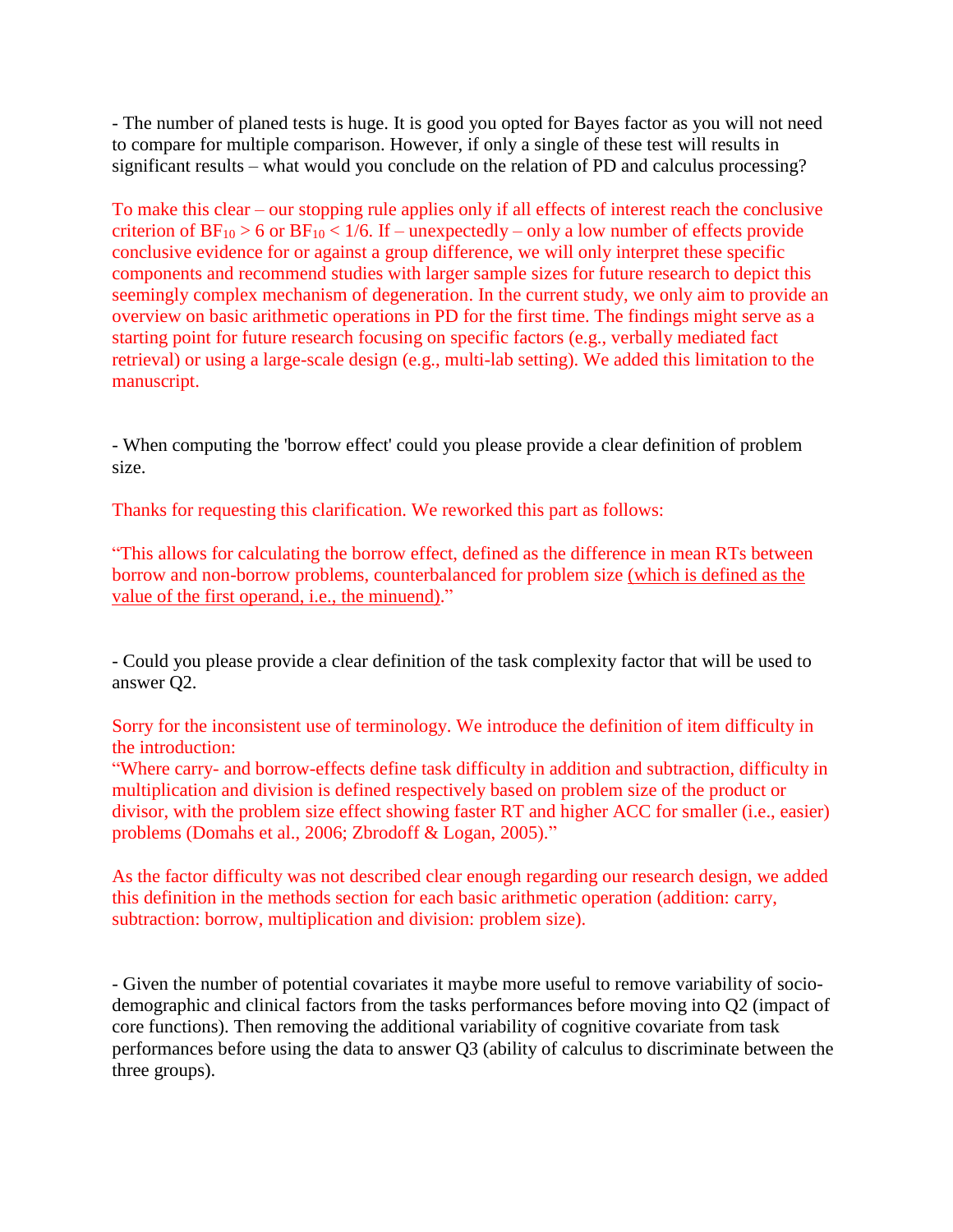We hope that we understood your question correctly: Do you suggest to conduct a linear regression for Q1 with the potential covariates and then predict new covariate-free values for the dependent variable using the regression equation? And then continue on the covariate-free values for Q2: first conduct a new regression with potential cognitive covariates, predict cognitivecovariate-free values and use them to predict the dependent variable in Q2 and further also for Q3? We are not sure whether your rationale for this approach was to reduce the number of covariates in analyses for Q2 and Q3 to counteract running into a power issue, but this procedure probably would not solve the problem.

Furthermore, this procedure would not fit our planned analysis with Bayesian ANCOVAs, being a different class of analysis. In our analyses, we do correct for the influence of these factors as covariates in each question, which actually should show the same results as above if we correctly understood it. We also added the following sentence to the limitations section: "Future standardized assessment of arithmetic skills should establish norms correcting for confounding factors we identify in the current study such as age, education, or gender."

We are aware of the important role of SES and would consider them in the exploratory analysis. For instance, one could regress our data against SES and conduct the proposed analysis for the residuals to explore if there are any substantial changes, when SES is partialed out. As we were told not to describe exploratory analyses in the manuscript, this point will only appear in the Stage 2 Registered Report in case our study gets accepted for publication.

- Could you please provide a measure that will ensure that the quality of the data is high (e.g. expecting to replicate basic accuracy and RT effect on task complexity, independent of PD, or across all groups)

That's a very good idea. We added the following manipulation check: Before hypothesis testing, we will analyze the carry effect for addition, the borrow effect for subtraction, and the problem size effect for multiplication and division in the HC group regarding ACC and RT. Replicating these typical arithmetic effects will enable us to check the data quality in our task. This will be done with Bayesian *t*-tests.

- dividing the text by sub-headings, will aid the reading and comrehension of all section. using some additional tables to summarsie the information (description of tasks, measures collected) can also help.

We reworked the text, by shortening it and introducing subheadings. We further added a table summarizing the measures conducted (Table 3). We hope this increases readability.

### *Reviewed by anonymous reviewer, 19 Aug 2021 10:02*

Thank you for asking me to review this detailed, well written and interesting RR. The research question has good validity and the rational of study as well as hypothesis make sense. The sample size and inclusion/exclusion criteria are well defined and justified. Overall, the analysis is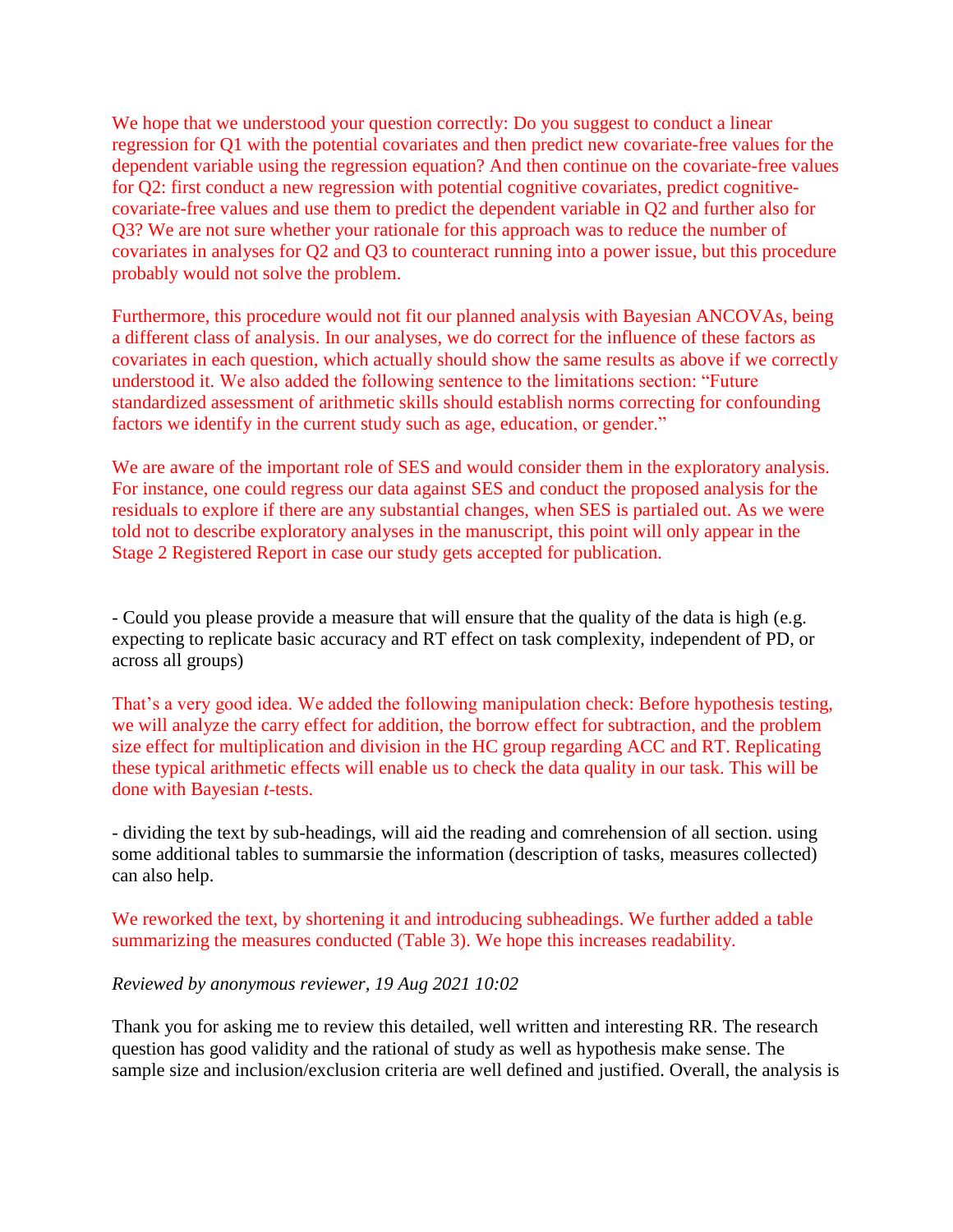feasible and appropriate to answer the questions. However, I have identified the following concerns that warrant expanding/clarification:

- I understand the RR will be ran alongside the other similar study already accepted-in-principle. Can you give us details on how task order and administration of both studies will be managed and lay out clearly what data overlaps between the two studies?

We described the tests conducted for the associated registered report in the procedure section. These are limited to the basic numerical tasks transcoding, number line estimation, non-symbolic magnitude comparison, symbolic magnitude comparison. The question of this first study was, whether PD patient and control groups differ already regarding basic foundations of number processing, such as the magnitude representation, their verbal representation or their spatial representation (Loenneker et al., 2021).

In the current study, we systematically focus on arithmetic, which needs to be done by humans almost on a daily basis (e.g., financial matters or even fundamental things such as cooking with recipes or checking the timing). These arithmetic tasks (addition, subtraction, multiplication, division) are exclusively investigated and reported in the current report. They are less elementary, more complex and eventually more linked to daily activities (where you rarely are asked to estimate numbers on a spatial line, which is an important fundamental task for spacenumber representations). None of the arithmetic tasks is reported in the associated registered report. All other measures (clinical, demographic, cognitive variables) will be collected and analysed in both studies:

"As part of a broader research project on numerical cognition in PD, the current study will be conducted in joint sessions with the registered report that investigates basic number processing in PD, which has already been granted in-principle acceptance (for further measures conducted regarding basic number processing in PD see Loenneker, Artemenko, et al., 2021). After obtaining written informed consent, the predefined inclusion and exclusion criteria will be used to assess participant eligibility in a semi-standardised questionnaire. PD patients' cognitive performance will be used to assign them to the PD-NC or the PD-MCI group. Participants will attend two sessions of 1.5 to 2 hours each. In order to handle patient attrition, there will be breaks within each session as required. The first experimental session consists of the sociodemographic questionnaire, the basic numerical tasks (not considered here: transcoding, number line estimation, non-symbolic magnitude comparison, symbolic magnitude comparison, Loenneker, Artemenko, et al., 2021) and the numerical arithmetic tasks addition, subtraction, multiplication and division in this order. Afterwards, participants and caregivers will complete the clinical scales and questionnaires which may also be filled out at home between the first and second session. In the second session, the MoCA, clinical variables, motor assessment, and neuropsychological test battery will be conducted in that order. The two sessions may be scheduled three weeks apart at a maximum. On a conceptual level, the first publication (Loenneker et al., 2021) addresses the basic foundations of number processing, whereas the current publication focuses on arithmetic skills, which are more relevant for a patient's daily life."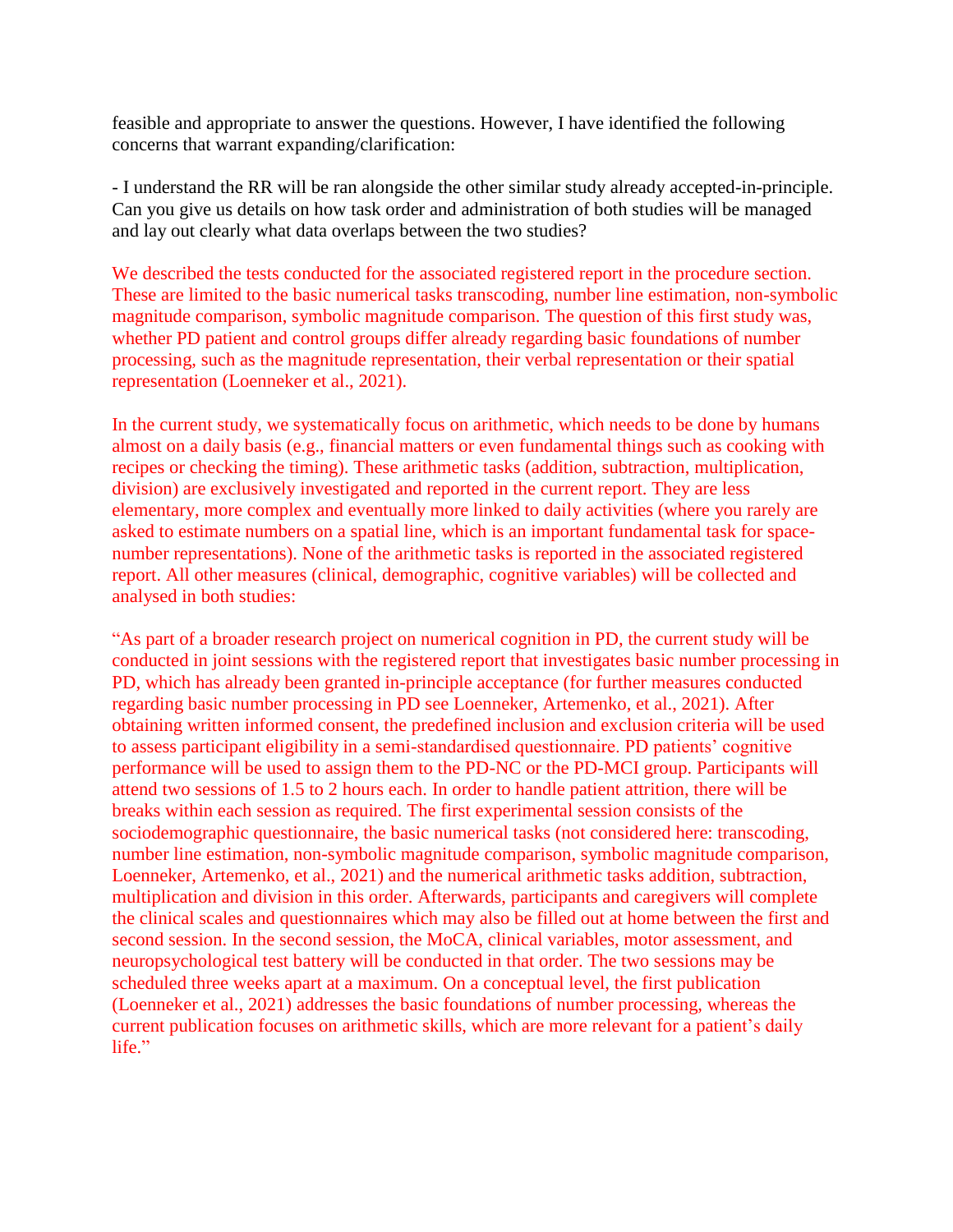- The introduction is quite long and needs to be more succinct focusing on the question at hand and leading to research question and hypothesis. Its missing a good overview of PD and its epidemiology and symptoms. Its not common to have hypothesis in supplemental so I would incorporate this within main text.

We restructured and shortened the introduction for increased readability and to guide the reader to the research question in a straightforward manner. We further reworked the section on PD and added a respective sub-heading to introduce epidemiology and specific symptoms.

As the table was required from PCI-RR, we initially added it as a supplementary file. We now added it to the main document, but in a shortened and reformatted way (Box 1).

- Within the arithmetic tasks however you propose to analyse RT. However, the response is entered by experimenter. Could you use a microphone instead and record verbal response? Otherwise, your RT measure will not be very reliable.

We are sorry that we described our experimental paradigm not well enough that it can be precisely understood. We clarified it accordingly:

"Every trial starts with a fixation point in the shape of "o" for 750 ms and is followed by the arithmetic problem presented centrally on the screen until the participant presses the space key while responding orally. The participant starts pressing the space key when starting to answer, holds it in the meantime, and releases the key when having finished answering. The critical RT here is the first key press, and the time between key press and key release will be used to exclude participants taking too long due to utterances intermixed with the answer. The numerical response is entered with a QWERTZ keyboard by the experimenter, who then initiates the next trial (for a similar procedure in elderly see Artemenko, 2021). By decreasing motor effort for PD patients, this response format aims at minimizing the influence of PD-immanent motor impairments on arithmetic performance while logging both response and RT."

This procedure will be trained in the practice trials where easier tasks are presented and where the instructor can insist on proper execution of the task.

- The authors should a section on limitations of the study and how these will be dealt with regarding design, analysis, and previous findings. Issues covered could include for example issues such as heterogenous clinical sample, fatigue, diagnosis errors. Finally a section on potential unexpected outcomes should also be included including analysis or other steps taken to overcome these.

As there were also some concerns by the other reviewer, we added a section on possible limitations and unexpected outcomes:

"Several issues might be encountered in the following stages of recruitment, testing, data analysis and interpretation.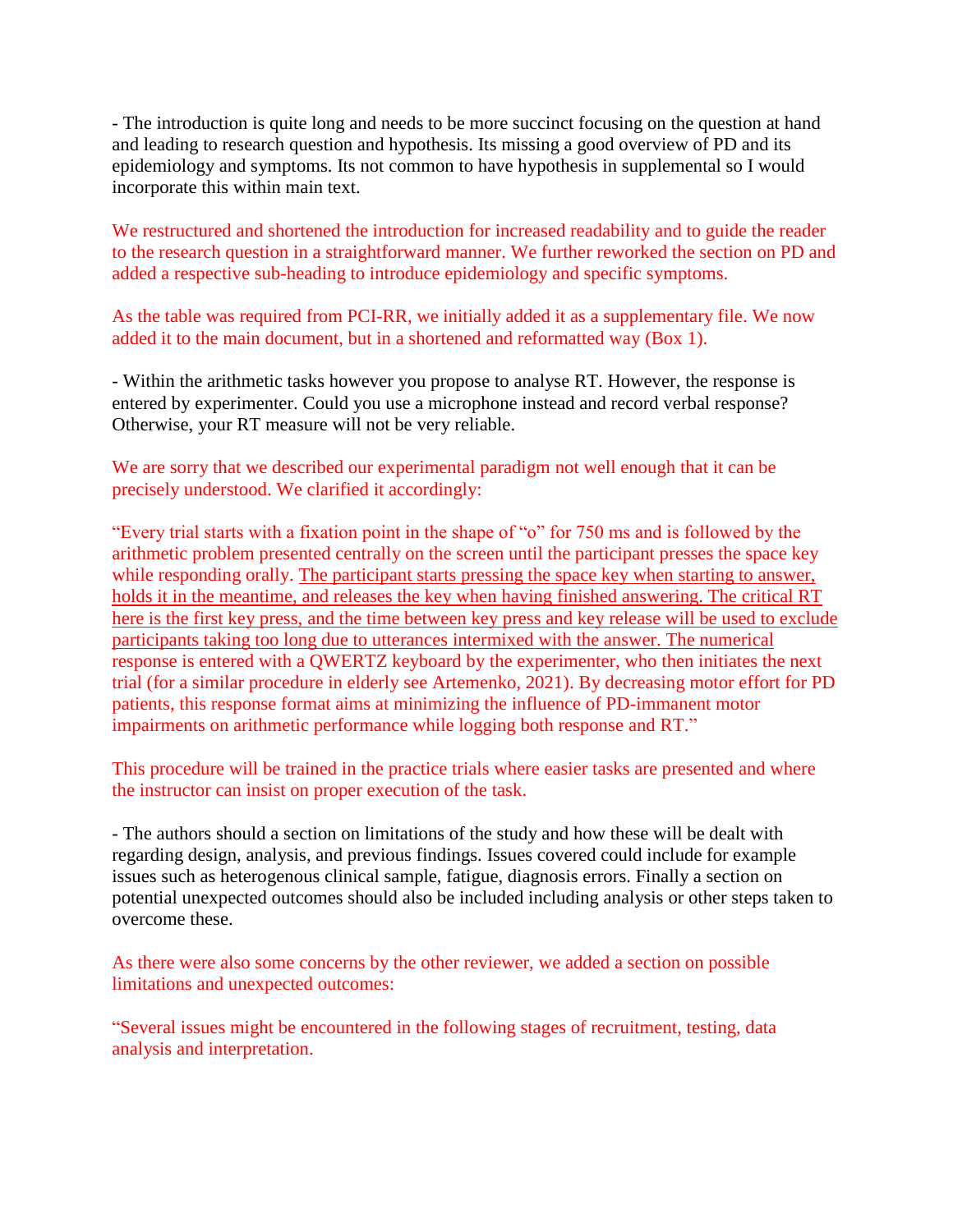Due to the potential problems in patient recruitment due to pandemic restrictions, group matching might not be as successful as intended. Cognitive impairment in PD is of a heterogeneous nature. Patient groups might, for example, differ regarding disease duration, PD motor type, or non-motor burden. By controlling for the main confounding variables, we at least partially account for the heterogeneity in our group comparisons. Future standardized assessment of arithmetic skills should establish norms correcting for confounding factors we identify in the current study such as age, education, or gender. Due to possible confounds, the number of covariates might exceed the statistical power needed to detect effects within the given sample size. Therefore, the maximum sample size of 120 might still lead to an underpowered study, even though it is 2-3 times larger than the samples in the studies used for effect size estimation. However, the Bayes factor still allows to interpret how likely the hypothesis is given the data. As we are conducting the first systematic study investigating arithmetic deficits in PD, our evidence can be used for sample size calculations in future studies focusing on a specific effect and conducted with an even larger sample.

Cognitive diagnosis of PD-NC and PD-MCI will only be made based on MDS Task Force level I criteria – and not based on a comprehensive level II neuropsychological test battery, because testing time is limited and we want to reserve enough time for the target tasks of interest. This compromise might increase the probability of a misdiagnosis of a patient's cognitive status, because reliability and validity of level I criteria might be lower. To inform about cognitive test performance, the number of patients scoring  $\leq 1.5$  standard values below the population mean as specified in the respective test manual will be reported.

To reduce patient attrition, the testing is split into two experimental sessions, including enough breaks for the patients to recover and they will be allowed to take their medication during the session. We will conduct the tests in a standardized order, which might induce group differences if the three groups are differently affected by attrition. However, we can reduce variance in the effects that the different tests have on one another. Although attritional and motivational effects are reduced by splitting the testing up into two sessions, it is still possible to have some remaining effects within one session.

Our study has an incomplete design with only one matched healthy control group. Thus, arithmetic deficits in the PD-MCI group are difficult to interpret as both general effects of cognitive impairments and/or specific disease progression potentially contribute to this effect. To clarify this issue, future studies can include an additional control group with non-PD related MCI (neglected here due to limited resources). Moreover, it is unclear if MCI and PD-MCI share the same pathomechanism, and therefore lead to the same deficit. Neurodegenerative cognitive impairments can be caused by brain atrophy, imbalance of cholinergic and dopaminergic neurotransmitters, amyloid pathology (typical of AD) and Lewy Body pathology (typical of PD). Accordingly, MCI is associated to an amyloid and cholinergic pathology as in AD, whereas PD-MCI patients display both amyloid, cholinergic, dopaminergic and Lewy Body pathology (Chandra et al., 2019; C. H. Lin & Wu, 2015). Therefore, interaction of PD patient status and MCI may be due to the particular underlying pathomechanism, which may be unknown and/ or heterogeneous for an HC-MCI group. As a start, we will compare HC and PD-NC on the one hand to identify effects specific to PD (both with normal cognition), and PD-NC and PD-MCI on the other hand to investigate the effect of cognitive impairment within PD. Based on these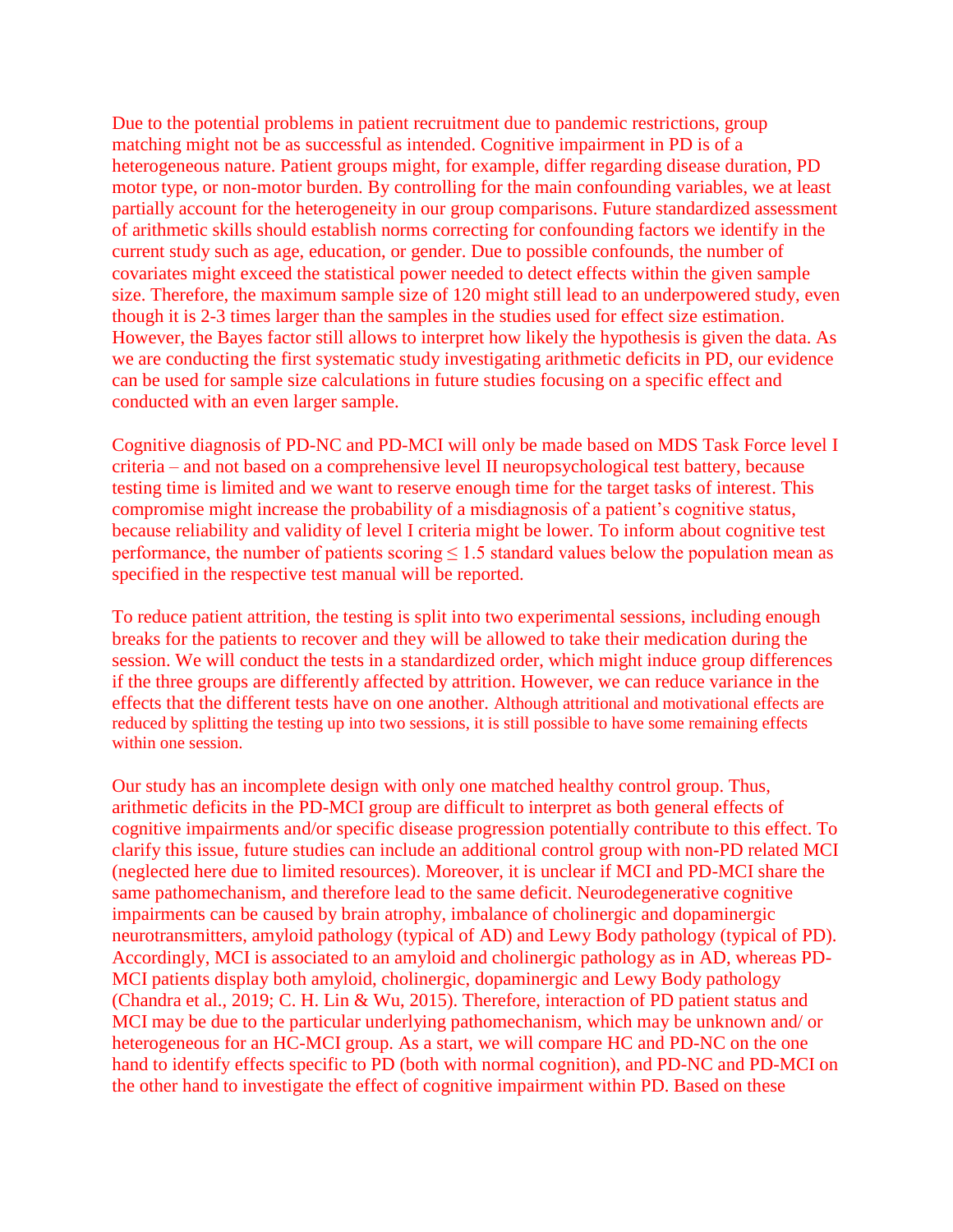results, it seems worthwhile to investigate whether MCIs in different groups with different pathomechanisms lead to the same arithmetic deficits or not in future studies.

Finally, it is possible that we do not find any group effects, but all patients show the same performance as the elderly control group. Firstly, this could mean that impairments of PD patients observed in clinical practice have to be attributed to mere aging effects or that arithmetic in everyday life is even more complex than our experimental manipulation. In this case, we would recommend future studies that either compare performance to a young control group or to a PDD sample which previously has been shown to have arithmetic deficits (Kalbe, 1999), or employing more complex arithmetic tasks. However, it could also be a result of aggregating data across individuals. Another approach from differential psychology might solve this issue by looking at the different arithmetic effects on an individual level (i.e., proportion of individuals who show a certain effect or deficit per group) or using LMMs, which, however, would require much higher power to be conclusive. Finally, missing group effects could be a consequence of ceiling or floor effects, either at the item or the task level – however, since we are one of the first manipulating arithmetic item difficulty substantially within tasks, we are optimistic that we will not have ceiling or floor effects throughout all conditions."

Minor issues

'the magnetic resonance imaging volume of the angular gyri' – this is unusual language here and instead I would remove MRI and just say cortical volume?

Thanks, we changed the sentence accordingly:

This link between arithmetic skills and daily functioning is further supported by findings that the cortical volume of the angular gyri (involved in arithmetic fact retrieval) predicts financial deficits in MCI (Griffith et al., 2010).

A few typos noted (e.g., page 5 end paragraph, line 7).

We revised the manuscript and deleted all errors detected. We hope that we found all typos in the article.

Spell out acronyms first time within text (e.g., ADL; MOCA)

Thanks for pointing us to this issue. We hope that we properly introduced all acronyms now.

Some of the paragraphs are long and should be split into separate paragraphs (e.g., page 3).

Thanks for this comment. We reworked the manuscript to make it more concise.